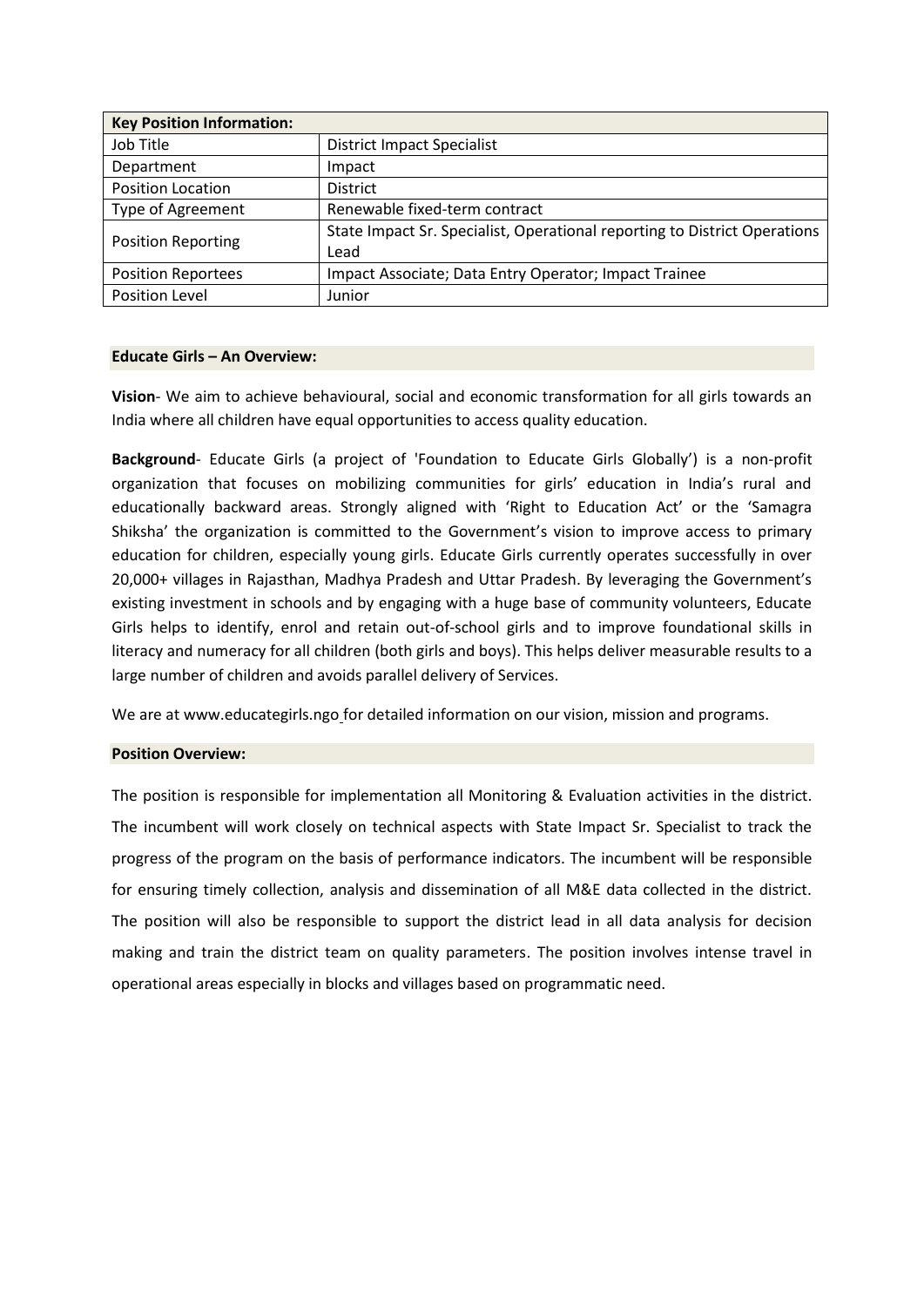### **Position in the Organogram:**



# **Position Key Responsibilities:**

### **Strategy, Planning and review**

- Develop and support in district plan as well as impact function plan and plan for regular review on defined indicators
- Development of Impact Calendar for all impact team members
- Design actionable M&E micro-plans on an annual and contingent basis as per the M&E framework
- Plan and develop strategy for M&E implementation and course correction for assigned district.

### **Implementation of plan**

- Manage the implementation of impact assessment activities in the assigned district
- Support to Design/development & ensure roll out of data collections where required and not available in core systems (AGP/Phase III/ COVID).
- Ensure roll out/implement of new tools and pilot the same as per monitoring and evaluation plan
- Prepare detailed and up-to-date monitoring findings and data base on the project course correction in order to obtain optimal outcomes;
- Supervision of monitoring activity planning and scheduling action plan for implementation of M & E activities
- Ensure the collection of program information on key indicators from the community, schools and other stakeholders for enhancement of the program.

### **Quality Assurance and Course correction**

- Uphold the quality assurance with data and program delivery for respective district and ensure timely and quick course corrections in data and activities through sharing feedback and insights to program operations.
- Prepare detailed and up-to-date monitoring findings and data base on the project course correction in order to obtain optimal outcomes
- Maintain high standards for rigor, data quality and related good practices within the intervention-based data collection and processing;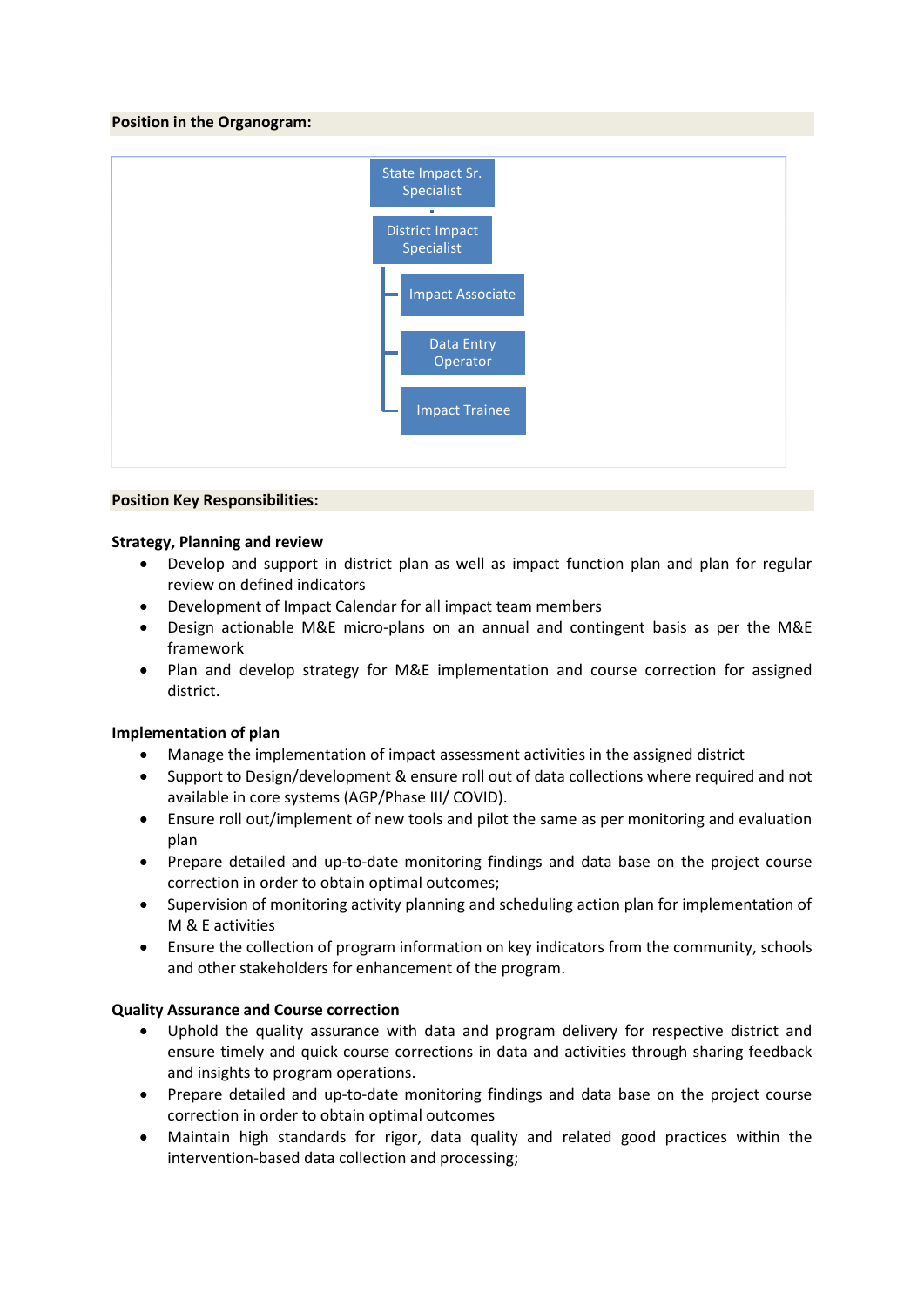- Ensure updates available from start of activity and contain timely red flags and actionable insights.
- Coordinating with district impact staff for tracking data collection and on time data entry
- Verification of the data collected by field staff (as per sample) for validation
- Managing web-based MIS portal and mobile application for data management
- Process validation and spot checks of School Management Committees, Mohalla Meeting, Gram Shiksha Sabha, Bal Sabha and School Improvement Plans
- Monitor the field visits of district impact team for cross verification and spot checks
- Monthly quality monitoring updates, including QA done and insights cascaded from FC to block to district to region.

# **External Readiness/documentation and Reporting**

- Data monitor, data entry finalization and data approval and preparation done in time for internal/donor/govt reporting
- Responsible for preparation and compilation of Monthly Reports and present data and insights in monthly meetings at district and regional levels.
- Attend block level meetings for handholding of field staff

# **Training and people development**

- Ensure timely training of district/field staff on new processes
- Training of staff including volunteers on data collection, recording, reporting and data processing, functional induction etc.
- Build capability for remote monitoring, embed into all QM activities.
- Identify training needs of members of the Impact team and recommend training plans including technical and other trainings
- Responsible for efficiency of data collection and analysis process; and strengthening use of data to improve quality

### **General Management**

- Ensure budget utilization (team travel tracking against budget) within specified limits
- Participation in training programs organized by Program team
- Support in managing donor visits/internal & external visits
- Ensure that all Impact unit is staffed as per planned position requirements in the district
- Ensure that staff appraisals are conducted for the Impact team as per periodicity specified by the organization's HR policy
- Support to IT team in roll out of PMS Mobile Application
- Support to other functions in terms of different data requirements

### **Desired Incumbent Profile:**

**Personality:** Self-driven, result-oriented with a positive outlook and a clear focus on high quality output. Excellent conceptual and analytical skills. Demonstrable ability to think strategically, innovatively and practically to ensure achievement of desired change objectives. Proactive approach to problem-solving with strong decision-making capability. Strong organizational skills that reflect ability to perform and prioritize multiple tasks seamlessly with excellent attention to detail. Strong interpersonal skills and the ability to build relationships with multiple stakeholders. Empathic communicator, ability to see things from the other person's point of view. Ability to get along with variety of individuals and a team-player Sufficiently mobile and flexible to manage intense travel in operational areas especially in blocks and villages which could amount to 50-60% of the time based on programmatic need.